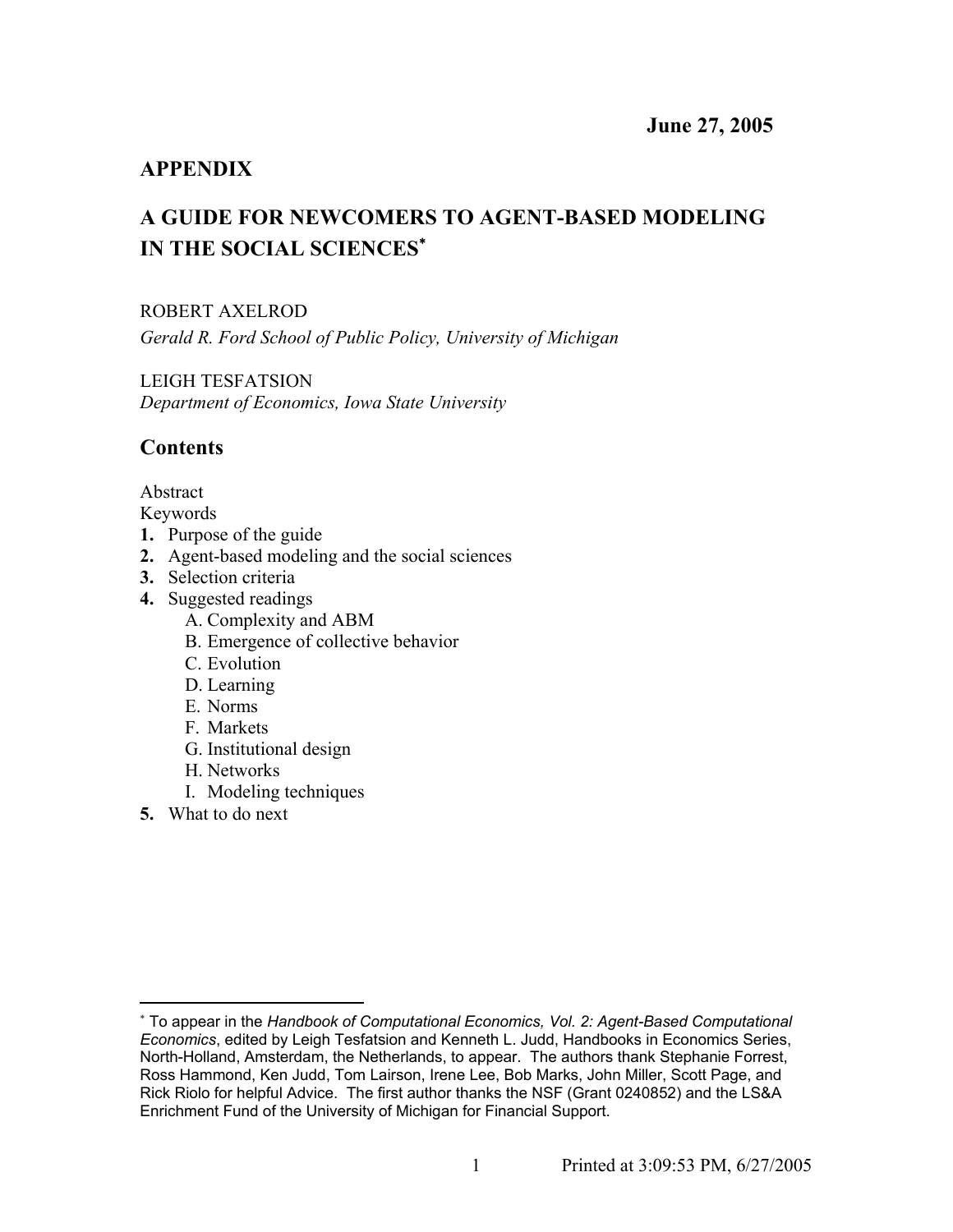## **Abstract**

This guide provides pointers to introductory readings, software, and other materials to help newcomers become acquainted with agent-based modeling in the social sciences.

## **Keywords**

Agent-based modeling; Complexity; Emergence; Collective behavior; Evolution; Learning; Norms; Markets; Institutional design; Networks.

*JEL classification*: A12, B4, C63, A2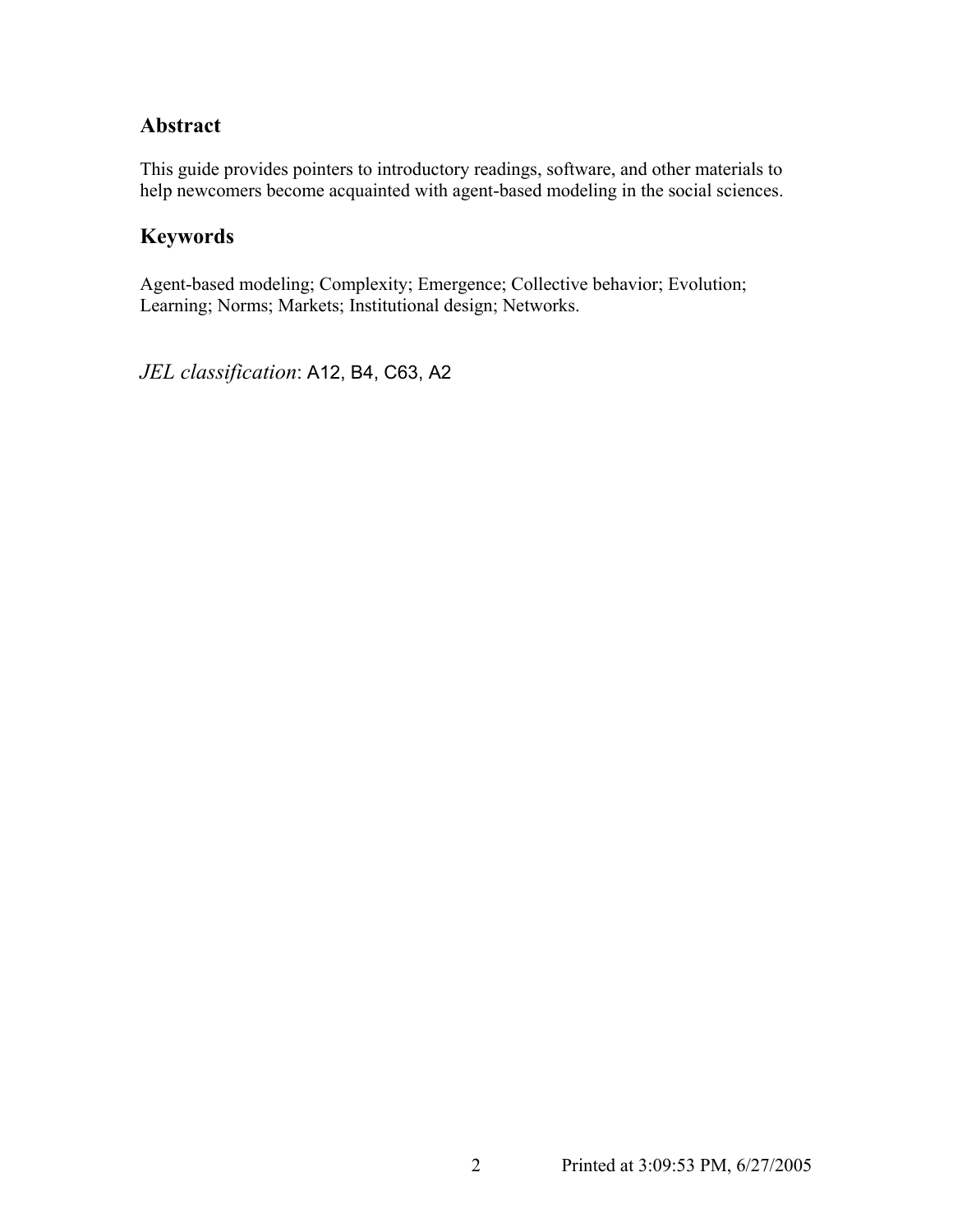# **1. Purpose of the guide**

 $\overline{a}$ 

The purpose of this guide is to suggest a short list of introductory readings to help newcomers become acquainted with *agent-based modeling (ABM).* Our primary intended audience is graduate students and advanced undergraduate students in the social sciences. Teachers of ABM might also find this guide of use.

Unlike established methodologies such as statistics and mathematics, ABM has not yet developed a widely shared understanding of what a newcomer should learn. For decades, concepts such as the level of significance in statistics and the derivative in mathematics have been common knowledge that newcomers could be expected to learn. We hope that our selected readings will promote a shared understanding of ABM in the social sciences, not only among newcomers to ABM but also among researchers who already use ABM.

As a clarifying note on terminology, although this guide is directed specifically to social scientists, researchers in a wide range of disciplines are now using ABM to study complex systems. When specialized to computational economic modeling, ABM reduces to *Agent-based Computational Economics (ACE).*

For the convenience of readers, a parallel on-line guide for newcomers to ABM is available at http://www.econ.iastate.edu/tesfatsi/abmread.htm that includes links to our suggested readings, as well as demonstration software, as availability permits.

# **2. Agent-based modeling and the social sciences**<sup>1</sup>

The social sciences seek to understand not only how individuals behave but also how the interaction of many individuals leads to large-scale outcomes. Understanding a political or economic system requires more than an understanding of the individuals that comprise the system. It also requires understanding how the individuals interact with each other, and how the results can be more than the sum of the parts.

ABM is well suited for this social science objective. It is a method for studying systems exhibiting the following two properties: (1) the system is composed of interacting agents; and (2) the system exhibits *emergent* properties, that is, properties arising from the interactions of the agents that cannot be deduced simply by aggregating the properties of the agents. When the interaction of the agents is contingent on past experience, and especially when the agents continually adapt to that experience, mathematical analysis is typically very limited in its ability to derive the dynamic consequences. In this case, ABM might be the only practical method of analysis.

 $1$  For more detailed discussions of many of the points raised in this section, see Robert Axelrod, *Complexity of Cooperation* (1997, Princeton University Press, Princeton, NJ), especially pp. 206- 221**,** and Leigh Tesfatsion, **"**Agent-Based Computational Economics: A Constructive Approach to Economic Theory,**"** in this Handbook.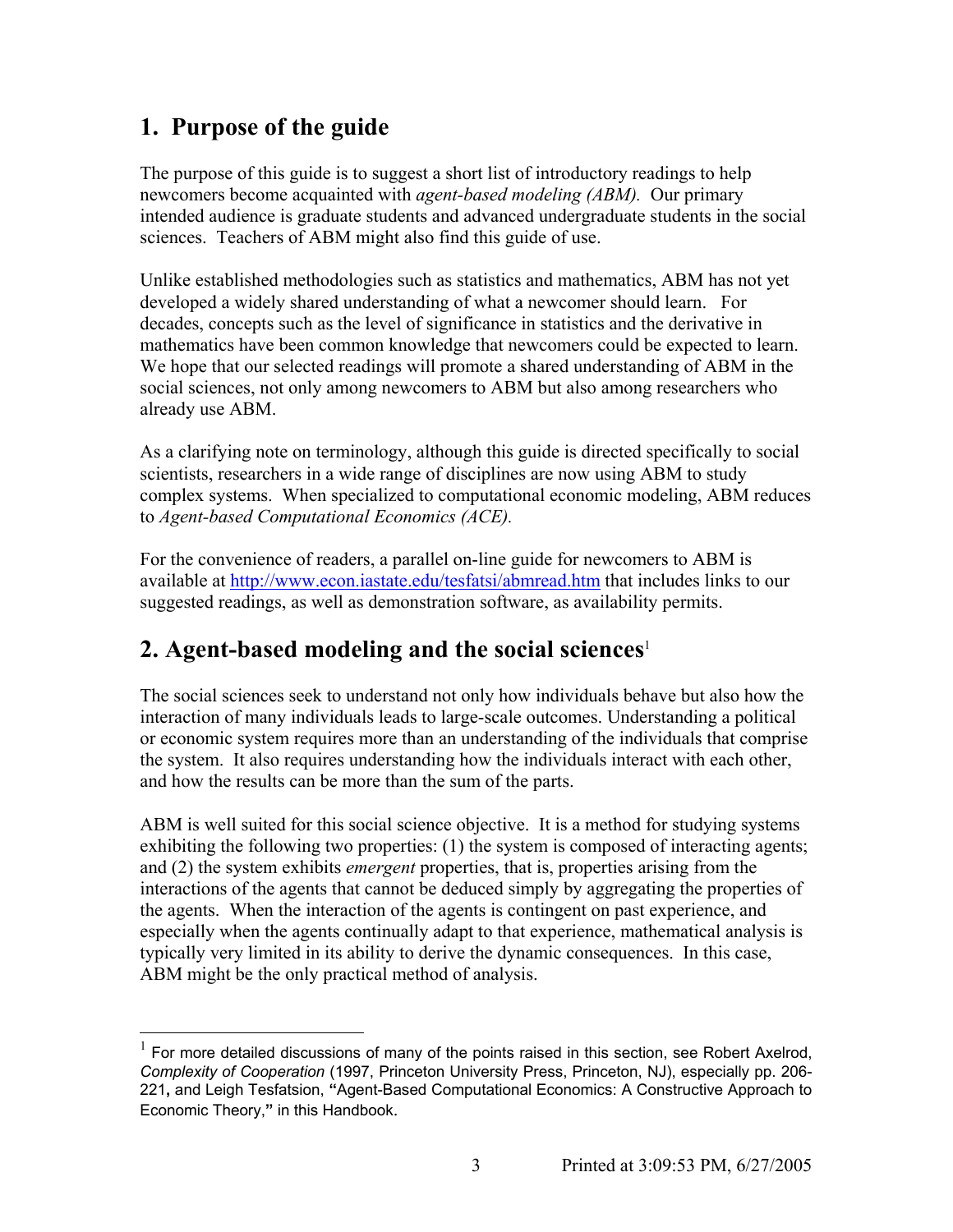ABM begins with assumptions about agents and their interactions and then uses computer simulation to generate "histories" that can reveal the dynamic consequences of these assumptions. Thus, ABM researchers can investigate how large-scale effects arise from the micro-processes of interactions among many agents. These agents can represent people (say consumers, sellers, or voters), but they can also represent social groupings such as families, firms, communities, government agencies and nations.

Simulation in general, and ABM in particular, is a third way of doing science in addition to deduction and induction. Scientists use deduction to derive theorems from assumptions, and induction to find patterns in empirical data. Simulation, like deduction, starts with a set of explicit assumptions. But unlike deduction, simulation does not prove theorems with generality. Instead, simulation generates data suitable for analysis by induction. Nevertheless, unlike typical induction, the simulated data come from a rigorously specified set of assumptions regarding an actual or proposed system of interest rather than direct measurements of the real world. Consequently, simulation differs from standard deduction and induction in both its implementation and its goals. Simulation permits increased understanding of systems through controlled computational experiments.

The specific goals pursued by ABM researchers take four forms: empirical, normative, heuristic, and methodological. The goal of *empirical understanding* asks: Why have particular large-scale regularities evolved and persisted, even when there is little topdown control? Examples of such regularities include standing ovations, trade networks, socially accepted monies, mutual cooperation based on reciprocity, and social norms. ABM researchers seek causal explanations grounded in the repeated interactions of agents operating in specified environments. In particular, they ask whether particular types of observed global regularities can be reliably generated from particular types of agent-based models.

A second goal is *normative understanding*: How can agent-based models be used as laboratories for the discovery of good designs? ABM researchers pursuing this objective are interested in evaluating whether designs proposed for social policies, institutions, or processes will result in socially desirable system performance over time. Examples include design of auction systems, voting rules, and law enforcement. The general approach is akin to filling a bucket with water to determine if it leaks. An agent-based world is constructed that captures the salient aspects of a social system operating under the design. The world is then populated with privately motivated agents with learning capabilities and allowed to develop over time. The key issue is the extent to which the resulting world outcomes are efficient, fair, and orderly, despite attempts by these privately motivated agents to gain individual advantage through strategic behavior.

A third goal is *heuristic*: How can greater insight be attained about the fundamental causal mechanisms in social systems? Even if the assumptions used to model a social system are simple, the consequences can be far from obvious if the system is composed of many interacting agents. The large-scale effects of interacting agents are often surprising because it can be hard to anticipate the full consequences of even simple forms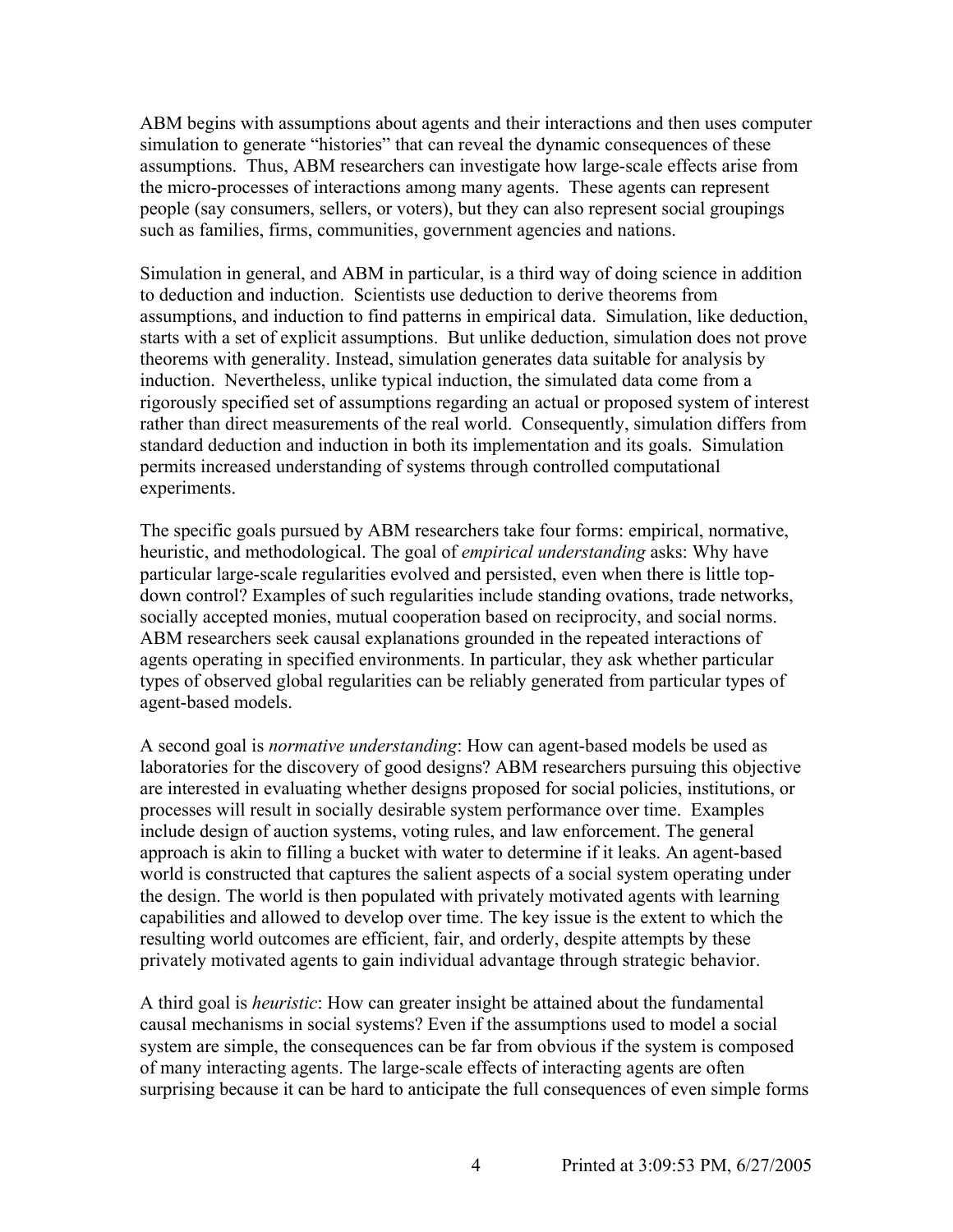of interaction. For example, one of the earliest and most elegant agent-based models the city segregation (or **"**tipping") model developed by Thomas Schelling (see Section IV.A below) - demonstrates how residential segregation can emerge from individual choices even when everyone is fairly tolerant.

A fourth goal is *methodological advancement*: How best to provide ABM researchers with the methods and tools they need to undertake the rigorous study of social systems through controlled computational experiments? ABM researchers are exploring a variety of ways to address this objective ranging from careful consideration of methodological principles to the practical development of programming and visualization tools.

In summary, ABM applied to social processes uses concepts and tools from social science and computer science. It represents a methodological approach that could ultimately permit two important developments: (1) the rigorous testing, refinement, and extension of existing theories that have proved to be difficult to formulate and evaluate using standard statistical and mathematical tools; and (2) a deeper understanding of fundamental causal mechanisms in multi-agent systems whose study is currently separated by artificial disciplinary boundaries.

## **3. Selection criteria**

We decided at the outset to offer a short list of readings rather than make any attempt at comprehensiveness. We based our selections on two criteria: (i) the educational value of the reading for newcomers to ABM in the social sciences; and (ii) the accessibility of the reading. The specific choice of topics and readings is our own. We recognize that our selections are personal and necessarily somewhat arbitrary.

# **4. Suggested readings**

## **4.A Complexity and ABM**

### **Vicsek, Tamas (2002), "Complexity: The Bigger Picture,"** *Nature,* **Vol. 418, p. 131.**

 In this short essay, Vicsek describes how computer simulation fits into the scientific enterprise. The goal is to "capture the principal laws behind the exciting variety of new phenomena that become apparent when the many units of a complex system interact."

#### **Callahan, Paul, "What is the Game of Life?"**

 Accessible online at http://www.math.com/students/wonders/life/life.html, this interactive website explains and demonstrates a delightful "game" invented by John Conway in 1970. Although the Game of Life is not an agent-based model, it is a fascinating illustration of how just three simple behavioral rules can lead to extremely complicated outcomes.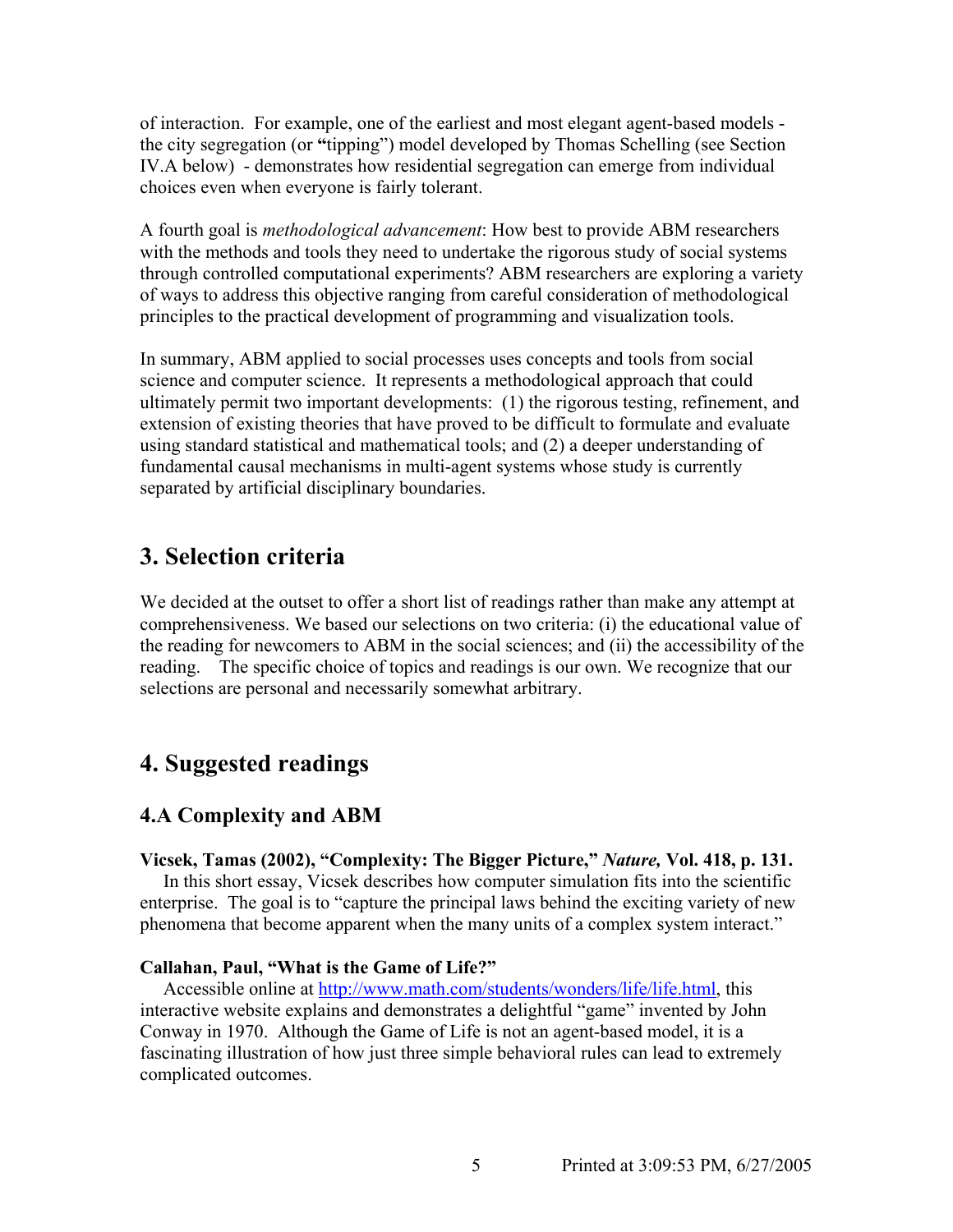#### **Schelling, Thomas C. (1978),** *Micromotives and Macrobehavior***, Norton, New York, pp. 137-57.**

 This classic work demonstrates what can happen when behavior in the aggregate is more than the simple summation of individual behaviors. The highlighted pages present an agent-based model that shows how a high degree of residential segregation can emerge from the location choices of fairly tolerant individuals.

#### **4.B Emergence of collective behavior**

#### **Granovetter, Mark (1978), "Threshold Models of Collective Behavior,"** *American Journal of Sociology***, Vol. 83, pp. 1420-42.**

 Threshold models are a class of mathematically tractable models that do not require ABM to determine the global behavior that will emerge from individual choices. In a threshold model, the key specification is each agent's *threshold* for each of its possible actions, i.e., the proportion of other agents who must prefer to take a particular action before the given agent will prefer to take this action. Granovetter develops a threshold model in which each agent has the same two alternative actions and the thresholds for these actions differ across agents. For a given frequency distribution of thresholds, the model calculates the equilibrium number of agents taking each action. One suggested application is to civil violence, in which each agent must decide whether or not to join a riot. It is interesting to compare Granovetter's threshold model outcomes to the richer outcomes obtained for an agent-based model of civil violence in the following article by Joshua Epstein.

#### **Epstein, Joshua M. (2002**), **"Modeling Civil Violence: An Agent-Based Computational Approach,"** *Proceedings of the National Academy of Sciences, U.S.A.,* **Vol. 99, pp. 7243-7250.**

 Epstein uses a spatial agent-based model to explore civil violence. A central authority uses **"**cops**"** to arrest (remove) actively rebelling citizens from the society for a specified jail term. In each time step, each agent (cop or citizen) randomly moves to a new unoccupied site within its limited vision. A rebelling citizen's estimated arrest probability is assumed to fall as the ratio of actively rebelling citizens to cops that the citizen perceives in its vicinity increases. Each citizen in each time step decides whether to actively rebel or not depending on this perceived ratio. Epstein shows how the complex dynamics resulting from these simple assumptions can generate empirically interesting macroscopic regularities that are difficult to analyze using more standard modeling approaches.

#### **Cederman, Lars-Erik (2003), "Modeling the Size of Wars,"** *American Political Science Review***, Vol. 97, pp. 135-150.**

 Power-law distributions, scaling laws and self-organized criticality are features of many frequency distributions, from word usage to avalanches, and from firms to cities. A set of events is said to behave in accordance with a *power law distribution* if large events are rarer than small events, and specifically if the frequency of an event is *inversely* proportional to its size. An example is the distribution of the sizes of wars. Cederman uses an agent-based model of war and state formation in the context of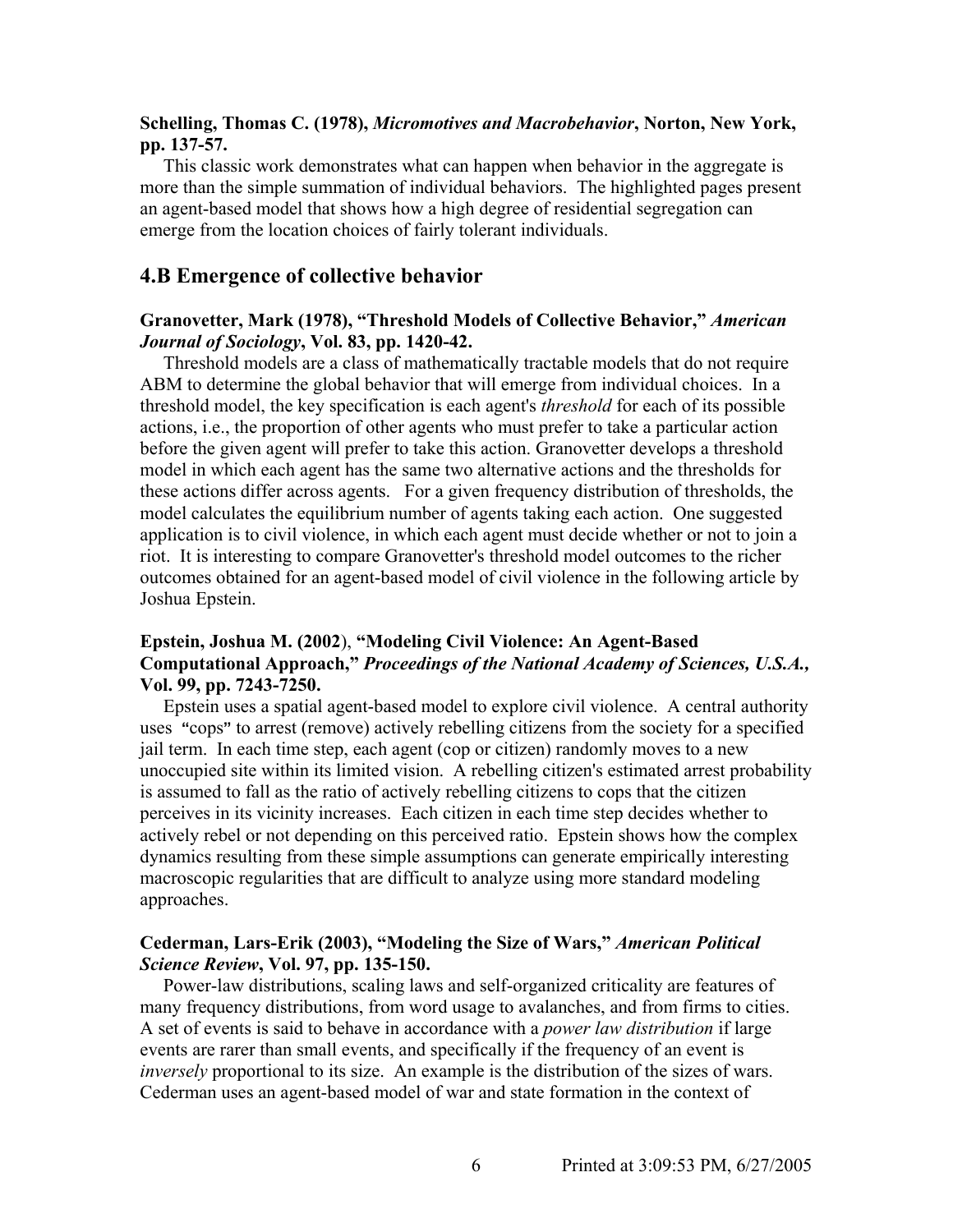technological change to account for this observed regularity. His paper is a good example of how a fairly complicated model and its implications can be clearly presented, with details left to an appendix.

#### **Miller, John, and Scott E. Page (2004), "The Standing Ovation Problem,"** *Complexity***, Vol. 9, No. 5, May/June, pp. 8-16**.

 Miller and Page use audience ovation to introduce many key ABM themes, in particular the emergence of collective behavior, and to provide specific modeling suggestions suitable for implementation by newcomers to the field. As a public performance draws to a close, and audience members begin to applaud and some even tentatively to stand, will a standing ovation ensue or not? This is the famous *Standing Ovation Problem (SOP)* inspired by the seminal work of Thomas Schelling on the relationship between micro decisions and macro behaviors (see Section IV.A above). Miller and Page use the SOP to illustrate how complex social dynamics can arise from the interactions among simple personal choices, in this case to stand or not. They argue (p. 9) that the success of the SOP as an expository device is that it forces modelers "to confront the core methodological issue in complex adaptive social systems, namely, how does one model a system of thoughtful, interacting agents in time and space."

#### **4.C Evolution**

#### **Dawkins, Richard (1989),** *The Selfish Gene,* **New Edition, Oxford University Press, Oxford, UK, pp. 1-45.**

 If you are going to read only one book on evolution, this delightful and insightful book is a good choice. You will be amazed at the implications of the inclusive fitness perspective.

#### **Sigmund, Karl (1993),** *Games of Life: Explorations in Ecology, Evolution, and Behavior***, Oxford University Press, Oxford, UK, pp. 155-206.**

Writing in a lively and engaging style**,** Sigmund provides a non-technical introduction to models of evolution. Topics include population ecology and chaos, random drift and chain reactions, population genetics, evolutionary game theory, and the evolution of cooperation based on reciprocity. The highlighted pages cover the latter two topics, of most relevance to social scientists.

#### **4.D Learning**

#### **Clark, Andy (1998),** *Being There: Putting Brain, Body, and World Together Again,* **The MIT Press, Cambridge, MA, pp. 179-192.**

 This delightfully written book addresses foundational questions about how people (and robots) can make sense of the confusing world in which they live. The highlighted pages apply this perspective to markets.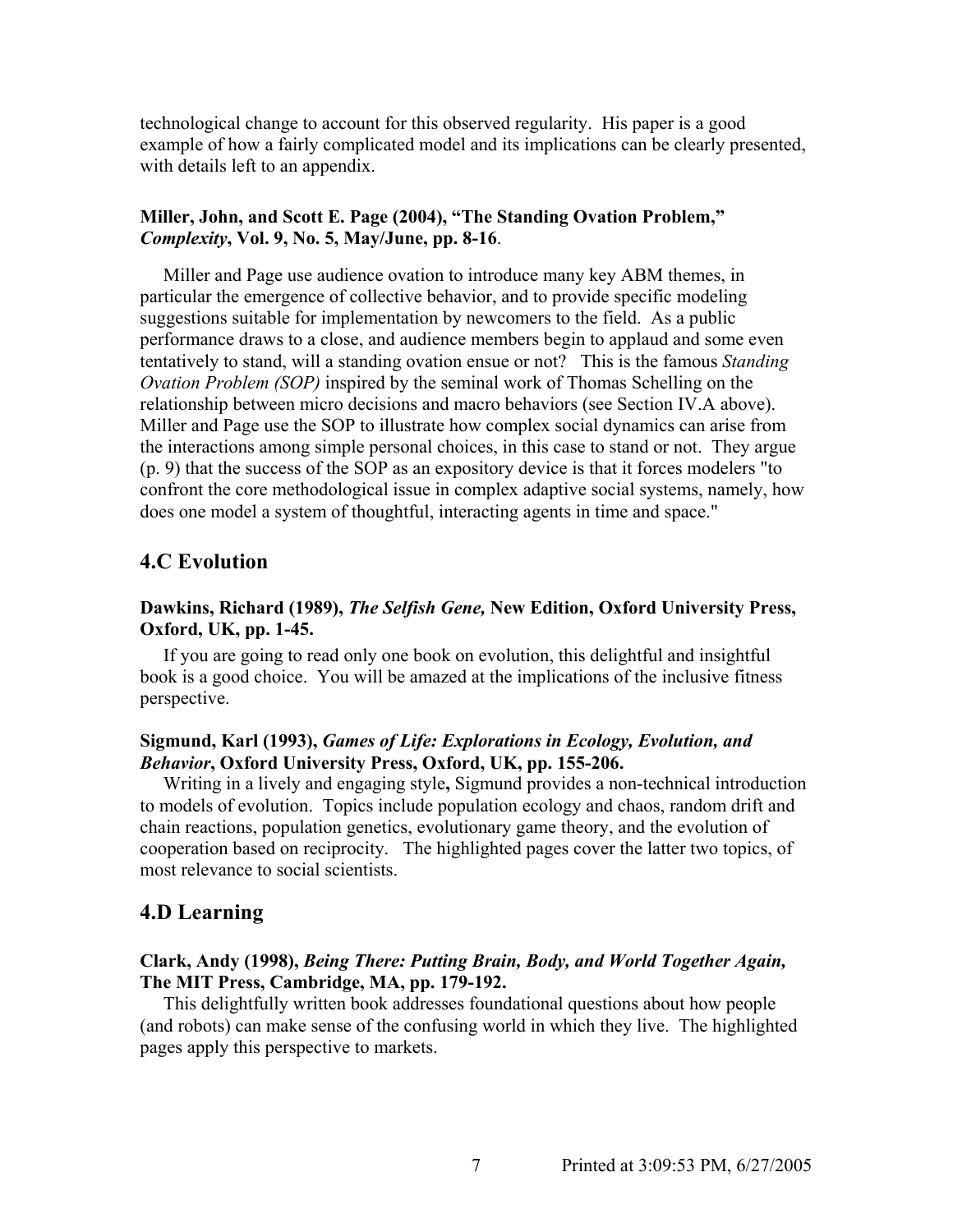#### **Holland, John H. (1992), "Genetic Algorithms,"** *Scientific American***, Vol. 267, July, pp. 66-72.**

 The genetic algorithm is a search technique inspired by the evolutionary effectiveness of mutation and differential reproduction. The algorithm provides a convenient way to model agents of limited rationality that adapt and/or evolve over time. Each agent might be responding to a fixed environment, or to an ever-changing social environment consisting of many agents who are continually adapting to each other. The article by Rick Riolo in the same issue shows how to incorporate a genetic algorithm in one's own agentbased model.

#### **Vriend, Nicolaas (2000), "An Illustration of the Essential Difference Between Individual and Social Learning, and its Consequence for Computational Analyses,"** *Journal of Economic Dynamics and Control***, Vol. 24, pp. 1-19.**

 Vriend focuses on the importance of the *level* of learning for computational agents. An agent is said to employ *individual-level learning* when it learns from its own past experiences, and to employ *population-level learning* when it learns from other agents, e.g., through mimicry of their observed behaviors. Using a simple market model for concrete illustration, Vriend demonstrates that substantially different outcomes can result when profit-seeking firms use individual-level genetic algorithm learning versus population-level genetic algorithm learning.

#### **4.E Norms**

#### **Hofstadter, Douglas (1983), "Computer Tournaments of the Prisoner's Dilemma Suggest How Cooperation Evolves,***" Scientific American***, May, pp. 18-26.**

 Hofstadter explains Robert Axelrod's computer tournaments, which explored the evolution of cooperation in the iterated Prisoner's Dilemma. For the original work, including agent-based models, formal theorems, and many real-world applications, see Robert Axelrod, *Evolution of Cooperation* (1984, NY: Basic Books).

#### **Axelrod, Robert (1986), "An Evolutionary Approach to Norms,"** *American Political Science Review***, Vol. 80, pp. 1095-1111.**

 This article develops an agent-based model with a simple form of learning using the genetic algorithm to explore what can happen when many agents adapt to each other's behavior over time. Agents can be more or less bold (say by cheating), and more or less vengeful (say by reporting cheaters). The model shows the conditions under which a collective action problem can be solved by a self-sustaining metanorm: punish those who do not enforce the norm because others might punish you for *not* doing so.

#### **Nowak, Martin A., Karen M. Page, and Karl Sigmund (2000), "Fairness Versus Reason in the Ultimatum Game,"** *Science***, Vol. 289, September 8, pp. 1773-75.**

 The authors consider the *Ultimatum Game* in which two players are offered a chance to win a certain sum of money. One player, the proposer, gets to offer a portion of the sum to the other player, retaining the rest. The second player gets to accept or reject the offer, with rejection resulting in no money for either player. The rational solution,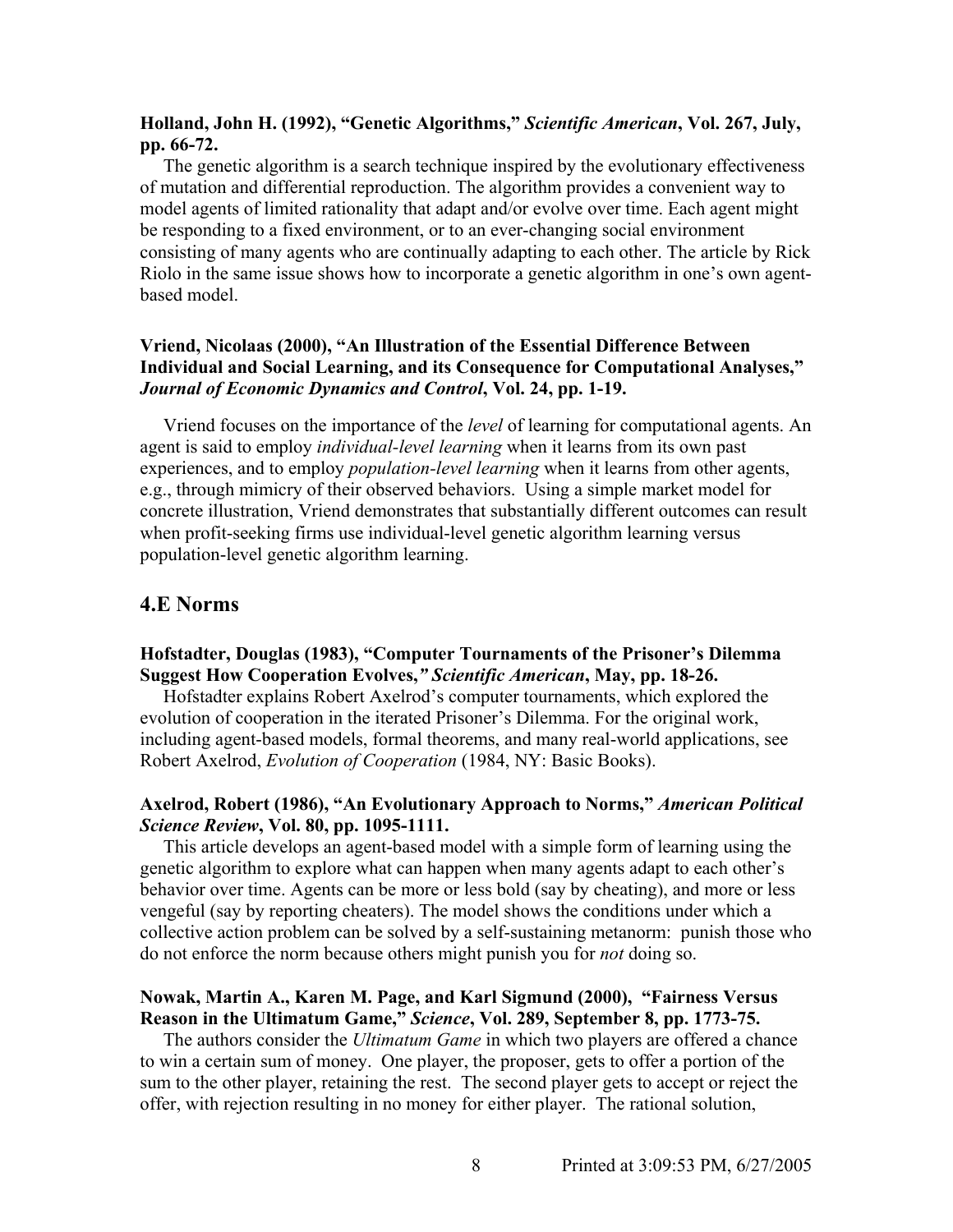according to game theory, is for the proposer to offer as little as possible and for the other player to accept. When humans play the game, however, the most frequent offer is an equal (**"**fair*"*) share. The authors employ evolutionary dynamics to explain how this **"**irrational*"* anchoring on fair shares might have evolved among humans in part through a rational concern for reputation. Specifically, accepting low offers, if generally known and remembered, increases the chances of receiving low offers in subsequent encounters; and making low offers becomes irrational if low offers are not accepted.

#### **Epstein, Joshua M. (2001), "Learning to be Thoughtless: Social Norms and Individual Competition,***" Computational Economics,* **Vol. 18, pp. 9-24.**

 Epstein uses an agent-based model to study experimentally an important observed aspect of social norm evolution: namely, that the amount of time an individual devotes to thinking about a behavior tends to be inversely related to the strength of the social norms that relate to this behavior. In the limit, once a behavioral norm is firmly entrenched in a society, individuals tend to conform to the norm without explicit thought. Epstein's innovative model permits agents to learn how to behave (what behavioral norm to adopt), but it also permits agents to learn how much to think about how to behave.

#### **4.F Markets**

#### **Albin, Peter and Duncan K. Foley (1992), "Decentralized, Dispersed Exchange Without an Auctioneer: A simulation study,"** *Journal of Economic Behavior and Organization,* **Vol. 18, pp. 27-51**.

 Albin and Foley simulate pure exchange among geographically dispersed utilityseeking traders with endowments of two distinct types of goods, and with bounds to rationality and calculation. Exchange is entirely decentralized. The authors show that this decentralized exchange process achieves a substantial improvement in trader welfare relative to randomly allocated goods.

#### **Gode, D. K., and S. Sunder (1993), "Allocative Efficiency of Markets with Zero Intelligence Traders: Market as a partial substitute for individual rationality,"** *Journal of Political Economy,* **Vol. 101, pp. 119-137.**

 Gode and Sunder report on continuous double-auction experiments with computational traders. They find that high market efficiency is generally attained even when the traders randomly select bids and offers from within their budget sets as long as these **"**zero intelligence**"** traders abide by certain protocols restricting the order of executed trades. The authors conclude that the high market efficiency typically observed in continuous double-auction experiments with human subjects is due to the structure of the auction and not to learning. Their seminal work has highlighted an important issue now being actively pursued by many other researchers: what are the relative roles of learning and institutional arrangements in the determination of economic, social, and political outcomes?

#### **LeBaron, Blake (2002), "Building the Santa Fe Artificial Stock Market," Working Paper, Brandeis University, June.**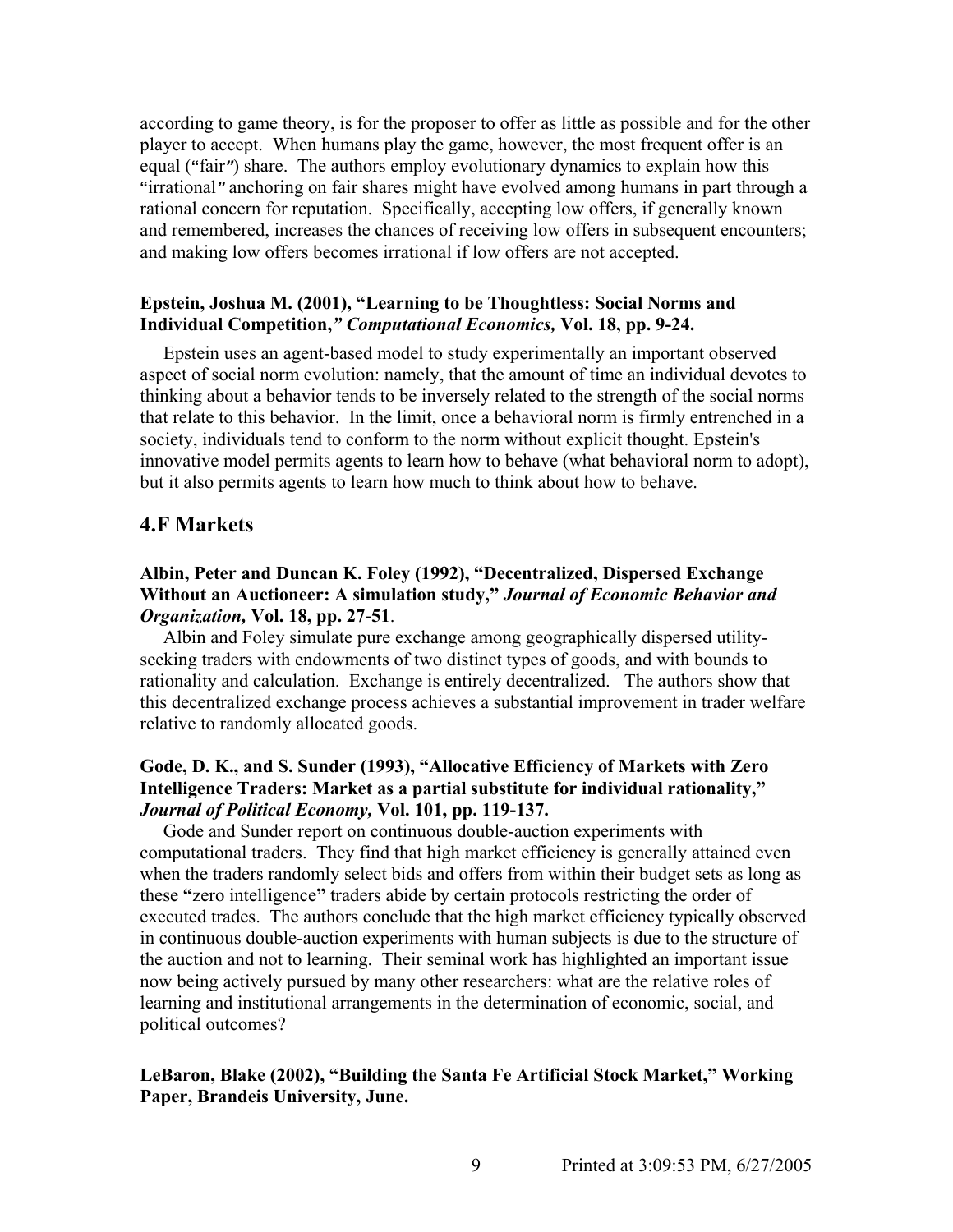LeBaron provides an insider's look at the construction of the Santa Fe Artificial Stock Market model. He considers the many design questions that went into building the model from the perspective of a decade of experience with agent-based financial markets. He also provides an assessment of the model's overall strengths and weaknesses.

#### **4.G Institutional design**

#### **Kollman, Ken, John H. Miller, and Scott E. Page (1997), "Political Institutions and Sorting in a Tiebout Model,"** *American Economic Review***, Vol. 87, pp. 977-992.**

The authors develop an agent-based model to explore how social outcomes are affected by the political institutions used to aggregate individual choices on local public goods issues, such as whether or not to finance a community swimming pool. Examples of such political institutions are referenda, two-party competition, and proportional representation. For each tested political institution, assumed to be commonly in use across all jurisdictions, citizens **"**vote with their feet**"** in each time period regarding which jurisdiction they wish to inhabit. The policy positions resulting in any given jurisdiction depend on the preferences of the citizens located within that jurisdiction, in a manner determined by the political institution in force. Citizens can continue to relocate in response to changing local policy positions, and local policy positions can continue to change in response to citizen relocations. The authors find that social efficiency is highest under political institutions such as two-party competition or proportional representation that initially induce citizens to undertake a suitable degree of experimentation among alternative jurisdictions.

#### **Lansing, Stephen, and James N. Kremer (1993), "Emergent Properties of Balinese Water Temple Networks: Coadaptation on a Rugged Fitness Landscape***,***"** *American Anthropologist,* **Vol. 95, pp. 97-114.**

 Over hundreds of years, Balinese farmers have developed an intricate hierarchical network of **"**water temples**"** dedicated to agricultural deities in parallel with physical transformations of their island deliberately undertaken to make it more suitable for growing irrigated rice. The water temple network plays an instrumental role in the coordination of activities related to rice production. Representatives of different water temple congregations meet regularly to decide cropping patterns, planting times, and water usage, thus helping to synchronize harvests and control pest populations. Lansing and Kremer develop an ecological simulation model to illuminate the system-level effects of the water temple network, both social and ecological. Their anthropological study illustrates many important ABM concepts, including emergent properties, fitness landscapes, co-adaptation, and the effects of different institutional designs.

#### **Simon, Herbert (1982), "The Architecture of Complexity," pp. 193-230 in** *The Sciences of the Artificial***, Second Edition, The MIT Press, Cambridge, MA.**

 Simon informally defines a **"**complex system**"** to be a system made up of a large number of parts that interact in a non-simple way. He considers a number of complex systems encountered in the behavioral sciences, from families to formal organizations, and describes features that are common in a wide variety of such systems. His central theme (p. 196) is that **"**complexity frequently takes the form of hierarchy and that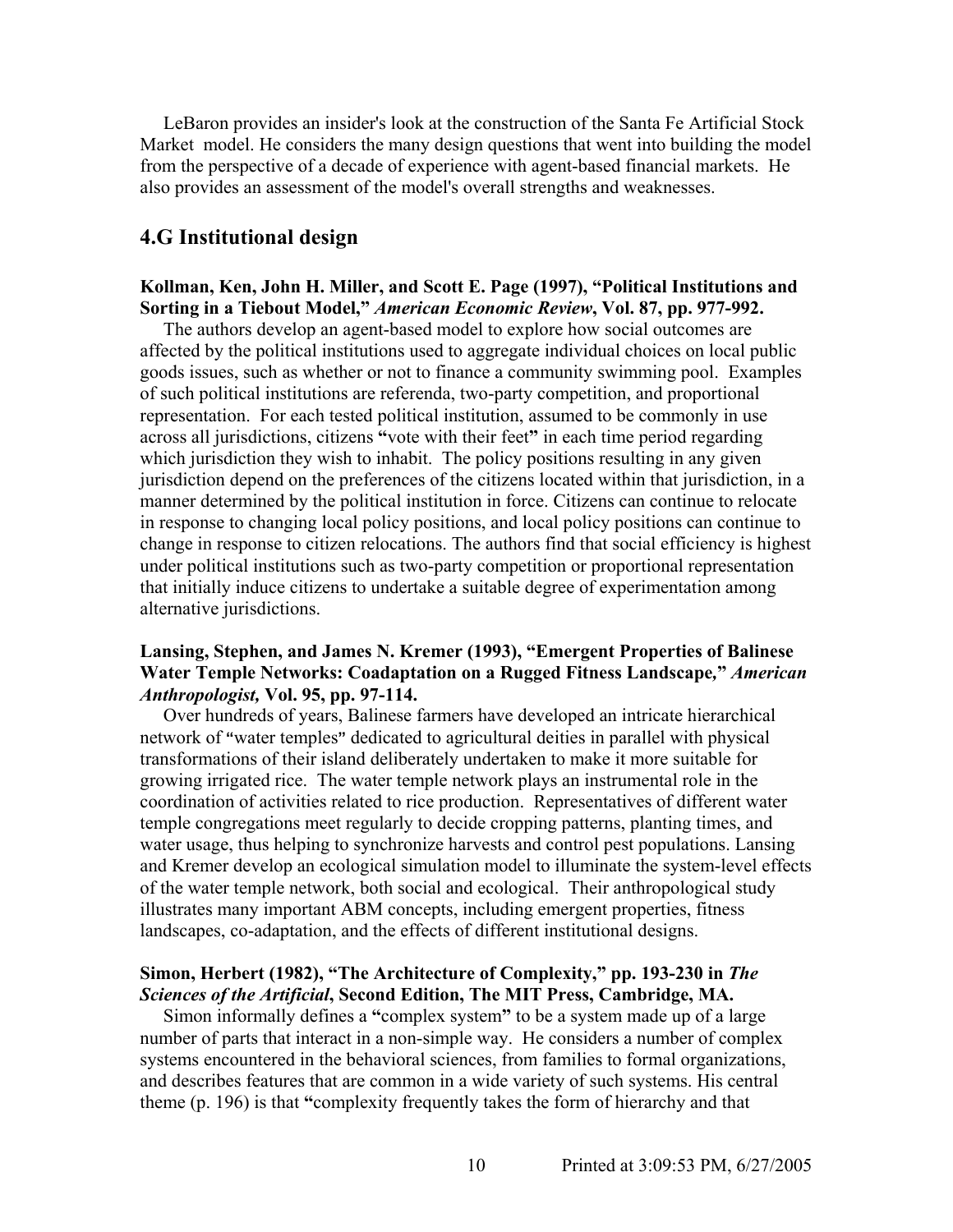hierarchic systems have some common properties independent of their specific content.**"** He discusses the design advantages of nearly decomposable subsystems with a hierarchical organization of their parts. He also conjectures that complex systems evolve from simple systems much more rapidly if there are stable intermediate forms along the way, hence evolution favors hierarchic over non-hierarchic systems.

#### **4.H Networks**

#### **Wilhite, Allen (2001), "Bilateral Trade and `Small-World' Networks,"** *Computational Economics***, Vol. 18, No. 1, pp. 49-64.**

 Wilhite develops an agent-based computational model of a bilateral exchange economy. He uses this model to explore the consequences of restricting trade to different types of networks, including a **"**small-world network**"** with both local connectivity and global reach. His key finding is that small-world networks provide most of the marketefficiency advantages of completely connected networks while retaining almost all of the transaction cost economies of locally connected networks.

#### **Kirman, Alan P., and Nicolaas J. Vriend (2001), "Evolving Market Structure: An ACE Model of Price Dispersion and Loyalty,"** *Journal of Economic Dynamics and Control***, Vol. 25, Nos. 3-4, pp. 459-502.**

 Social scientists typically study the implications of *given* interaction networks, e.g., friendship or trade networks. An important aspect of many social systems, however, is how agents come to *form* interaction networks. Kirman and Vriend address this issue in the context of an agent-based computational model capturing salient structural aspects of the actual wholesale fish market in Marseilles, France. Two features characterizing this actual market are: (a) loyalty relationships (persistent trade partnerships) between particular buyers and sellers; and (b) persistent price dispersion unexplainable by observable characteristics of the fish. The simulation results show that loyalty relationships can indeed emerge naturally between particular buyer-seller pairs as the buyers and sellers co-evolve their trading rules over time. Buyers learn to become loyal to particular sellers while, at the same time, sellers learn to offer higher payoffs (lower prices and more reliable supplies) to their more loyal buyers. Moreover, this evolving trade network supports persistent price dispersion over time.

#### **4.I Modeling techniques**

#### **Macy, Michael W., and Robert Willer (2002), "From Factors to Actors: Computational Sociology and Agent-Based Modeling,** *Annual Review of Sociology***, Vol. 28, pp. 143-166.**

 While written for sociologists, this review article should be of value to all agent-based modelers. It places ABM in its historical context, explains its meaning and goals, provides many good examples, and offers useful advice to those who want to try it for themselves. Other articles with explicit modeling advice include LeBaron (2002) and Miller and Page (2004) cited above.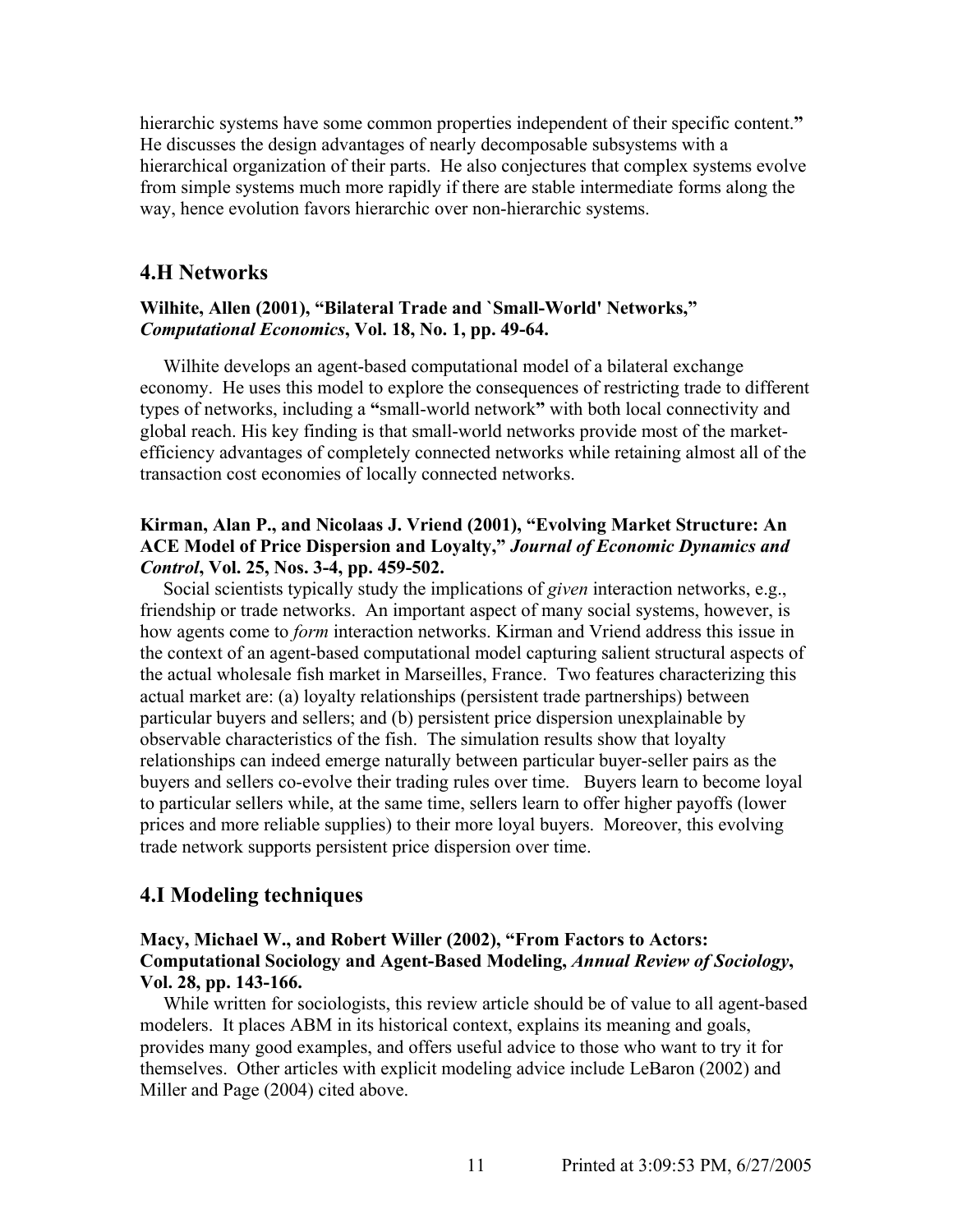## **5. What to do next**

Browse the comprehensive **website** at http://www.econ.iastate.edu/tesfatsi/ace.htm to find agent-based researchers in your neck of the woods, links to specific topics in ABM, course syllabi, demonstration software, and much more.

Use the chapters in this **handbook** to help you explore specific topics.

- Explore the **journals** that publish a good deal of ABM: *Journal of Artificial Societies and Social Simulation (on-line); Computational Economics; Journal of Economic Behavior and Organization; Games and Economic Behavior; Journal of Economic Dynamics and Control;* and *Complexity.* For weekly news items, including upcoming conferences, see the *Complexity Digest* (on line*)*. 2
- Master the **mathematical and statistical tools** that are commonly used in ABM by studying basic mathematical analysis (especially probability theory and non-linear dynamics), game theory, and elementary statistics (e.g., hypothesis testing and regression).
- Learn a **programming language** so that you can try your hand at building and running your own agent-based models. For younger beginners, we recommend StarLogo.<sup>3</sup> For older beginners, we recommend a language with object-oriented capabilities such as Java,  $C++$ , or  $C\#$ , supplemented with an agent-based toolkit (see below). Another possibility is Matlab, which is steadily increasing its ABM capabilities.
- Explore the **agent-based toolkits** that are available to assist agent-based modelers with common tasks such as constructing agents and displaying output in the form of tables, charts, graphs, and movies.<sup>3</sup> For example, *Repast* is specifically designed for agent-based modeling in the social sciences and supports model development in many different programming languages and on virtually all modern computing platforms.6 Another possibility is *NetLogo,* a cross-platform multi-agent

<sup>&</sup>lt;u>.</u><br><sup>2</sup> See <u>http://www.econ.iastate.edu/tesfatsi/publish.htm</u> for links to these journals as well as to many other journals and book publishers that support the publication of ABM-related work.

 $3$  StarLogo is a programmable modeling environment for exploring the workings of decentralized systems that has been specifically designed to be user-friendly for K-12 students. Extensive support materials for StarLogo can be found at http://education.mit.edu/starlogo/

<sup>4</sup> ABM is increasingly being implemented using languages with object-oriented programming (OOP) capabilities, such as Java, C++, and C#. A good introduction to OOP is Matt Weisfeld, *The Object-Oriented Thought Process* (2000, SAMS Publishing, Division of Macmillan, Indianapolis, Indiana). This book is designed to help newcomers learn OOP guidelines for solid class design and master the major OOP concepts of inheritance, composition, interfaces, and abstract classes. The author motivates and illustrates his points by taking readers step by step through simple concrete examples.

<sup>&</sup>lt;sup>5</sup> See http://www.econ.iastate.edu/tesfatsi/acecode.htm for annotated pointers to a wide variety of programming languages and agent-based toolkits currently being used for ABM.<br><sup>6</sup> See http://www.eeon.jastate.odu/teafatei/repeates htm for detailed information.

See http://www.econ.iastate.edu/tesfatsi/repastsg.htm for detailed information about Repast.